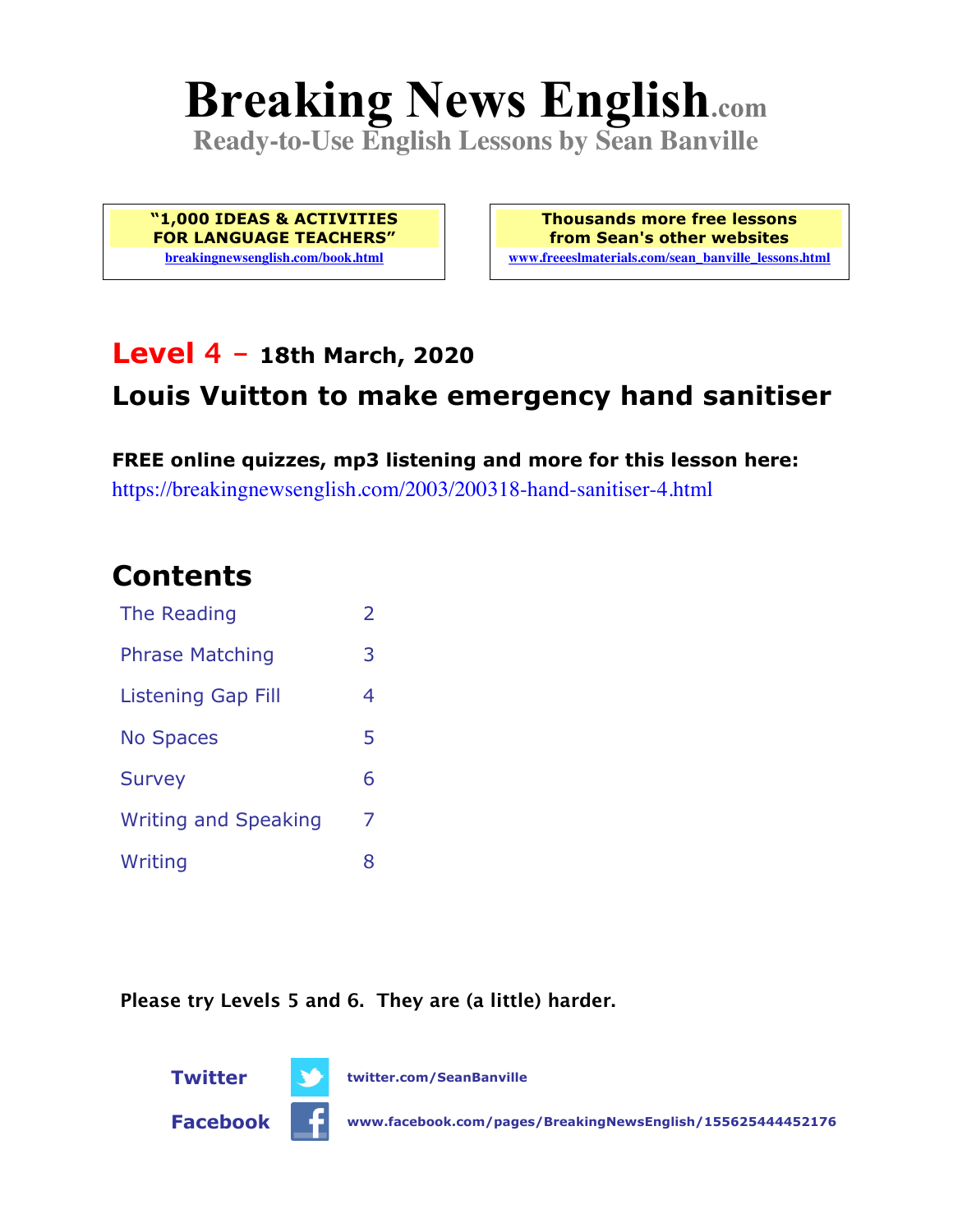### **THE READING**

From https://breakingnewsenglish.com/2003/200318-hand-sanitiser-4.html

France has a shortage of hand sanitiser. The luxury goods maker Louis Vuitton (LVMH) is using its perfume production lines to make sanitiser. The company wants to tackle the shortage. It announced: "LVMH will use the production lines of its perfume...brands to produce large quantities of alcoholic gels. These gels will be delivered free of charge to health authorities." It added: "LVMH will continue to honour this commitment for as long as necessary."

LVMH owns well-known brands such as Moet & Chandon, Tag Heuer and Bulgari. It makes perfume for Dior and Givenchy. In a warlike effort, it will change production to help France's health system. More companies could help fight against the coronavirus. The UK has asked carmaker Rolls Royce to make ventilators. These are urgently required to help people breathe. The UK's health service has a huge shortage of them.

Sources: https://www.**vogue.com**/article/lvmh-to-produce-hand-sanitizer-coronavirus https://edition.**cnn.com**/2020/03/15/business/coronavirus-lvmh-dior-hand-sanitizertrnd/index.html https://www.**bbc.com**/news/business-51868756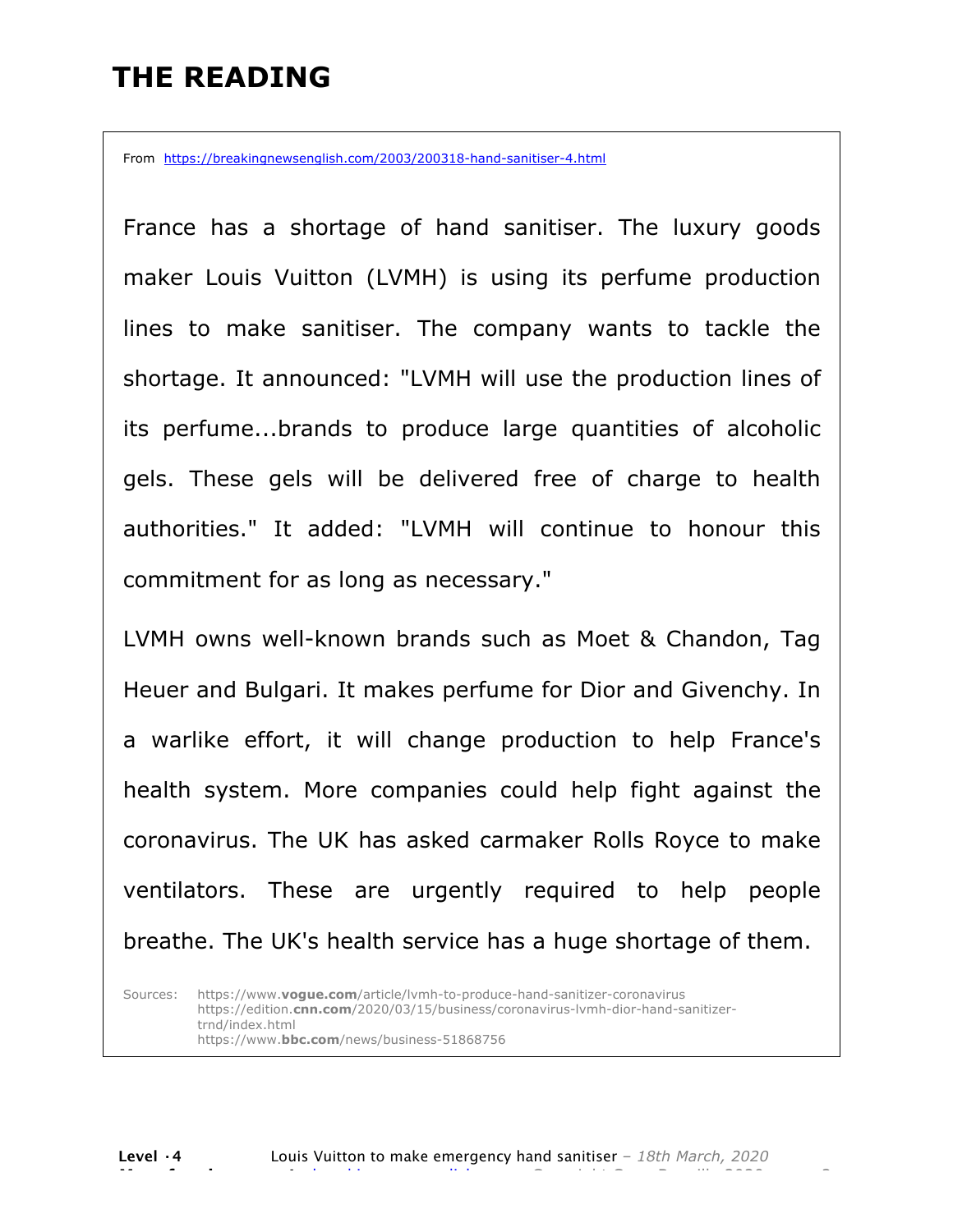# **PHRASE MATCHING**

From https://breakingnewsenglish.com/2003/200318-hand-sanitiser-4.html

#### **PARAGRAPH ONE:**

| 1. a shortage |
|---------------|
|               |

- 2. tackle the
- 3. production
- 4. produce large quantities of
- 5. gels will be delivered free
- 6. health
- 7. LVMH will continue to honour
- 8. for as long as

#### **PARAGRAPH TWO:**

| 1. LVMH owns well-known      |    | a. effort   |
|------------------------------|----|-------------|
| 2. It makes perfume          | b. | coronavirus |
| 3. In a warlike              |    | c. breathe  |
| 4. it will change production |    | d. brands   |
| 5. help fight against the    |    | e. to help  |
| 6. These are urgently        | f. | shortage    |
| 7. help people               |    | g. for Dior |
|                              |    |             |

8. a huge

- a. necessary
- b. alcoholic gels
- c. authorities
- d. of hand sanitiser
- e. this commitment

h. required

- f. shortage
- g. of charge
- h. lines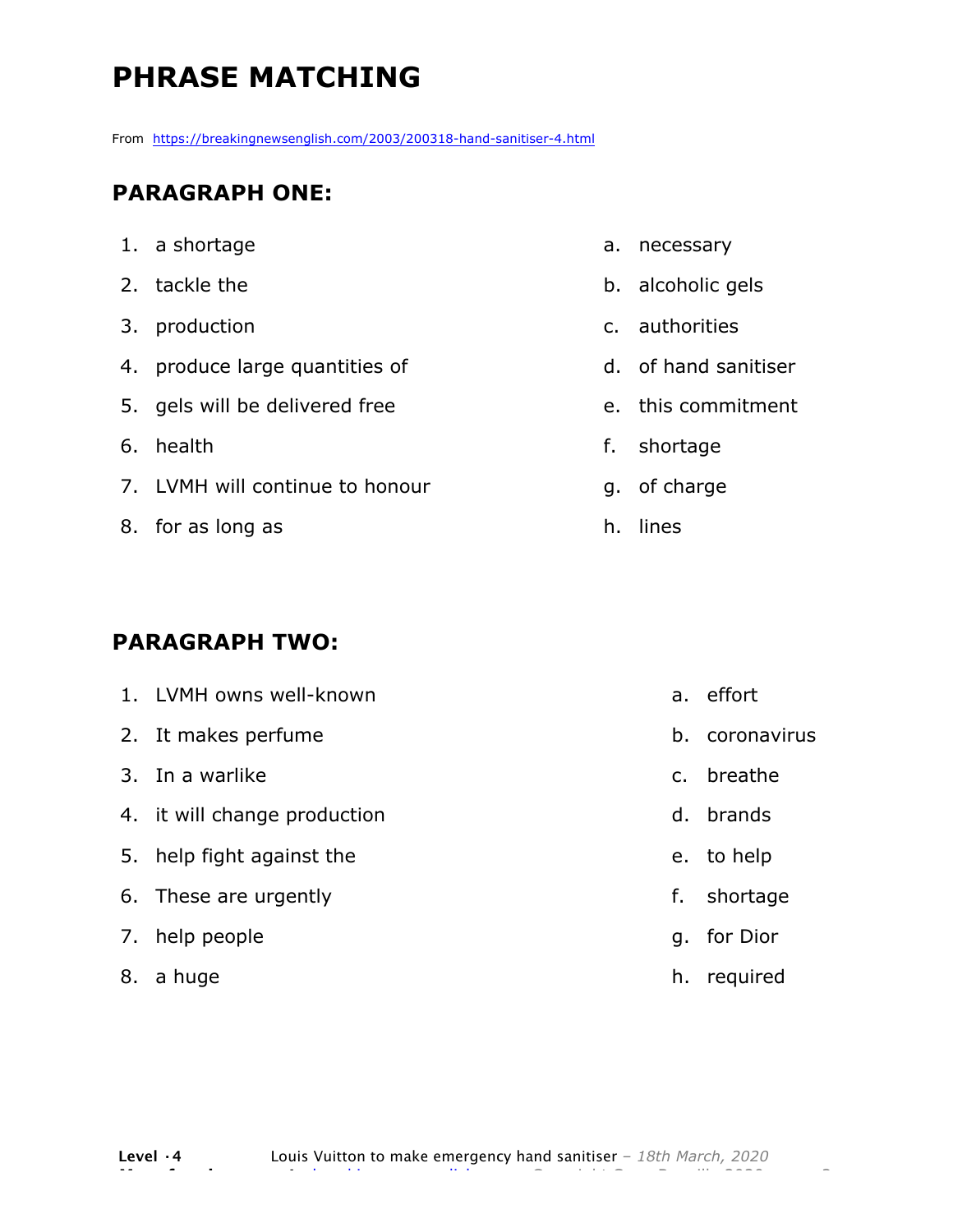### **LISTEN AND FILL IN THE GAPS**

From https://breakingnewsenglish.com/2003/200318-hand-sanitiser-4.html

France has (1) \_\_\_\_\_\_\_\_\_\_\_\_\_\_\_\_\_\_\_\_\_\_\_ hand sanitiser. The luxury goods maker Louis Vuitton (LVMH) (2) \_\_\_\_\_\_\_\_\_\_\_\_\_\_\_\_\_\_\_\_\_\_\_\_\_\_ perfume production lines to make sanitiser. The company  $(3)$  and  $(4)$  the same state  $\blacksquare$ shortage. It announced: "LVMH (4) \_\_\_\_\_\_\_\_\_\_\_\_\_\_\_\_\_\_\_\_\_\_\_\_\_\_ production lines of its perfume...brands to produce large quantities (5) \_\_\_\_\_\_\_\_\_\_\_\_\_\_\_\_\_\_\_. These gels will be delivered free of charge to health authorities." It added: "LVMH will continue to honour this commitment (6) \_\_\_\_\_\_\_\_\_\_\_\_\_\_\_\_\_\_\_ as necessary." LVMH owns well-known (7) \_\_\_\_\_\_\_\_\_\_\_\_\_\_\_\_\_\_\_ Moet & Chandon, Tag Heuer and Bulgari. It (8) \_\_\_\_\_\_\_\_\_\_\_\_\_\_\_\_\_\_\_\_\_\_\_\_ Dior and Givenchy. In a warlike effort, it (9) \_\_\_\_\_\_\_\_\_\_\_\_\_\_\_\_\_\_\_\_ help France's health system. More companies could (10) and the coronavirus. The UK (11) \_\_\_\_\_\_\_\_\_\_\_\_\_\_\_\_\_\_\_ Rolls Royce to make ventilators. These are urgently required to help people breathe. The UK's health service has a huge  $(12)$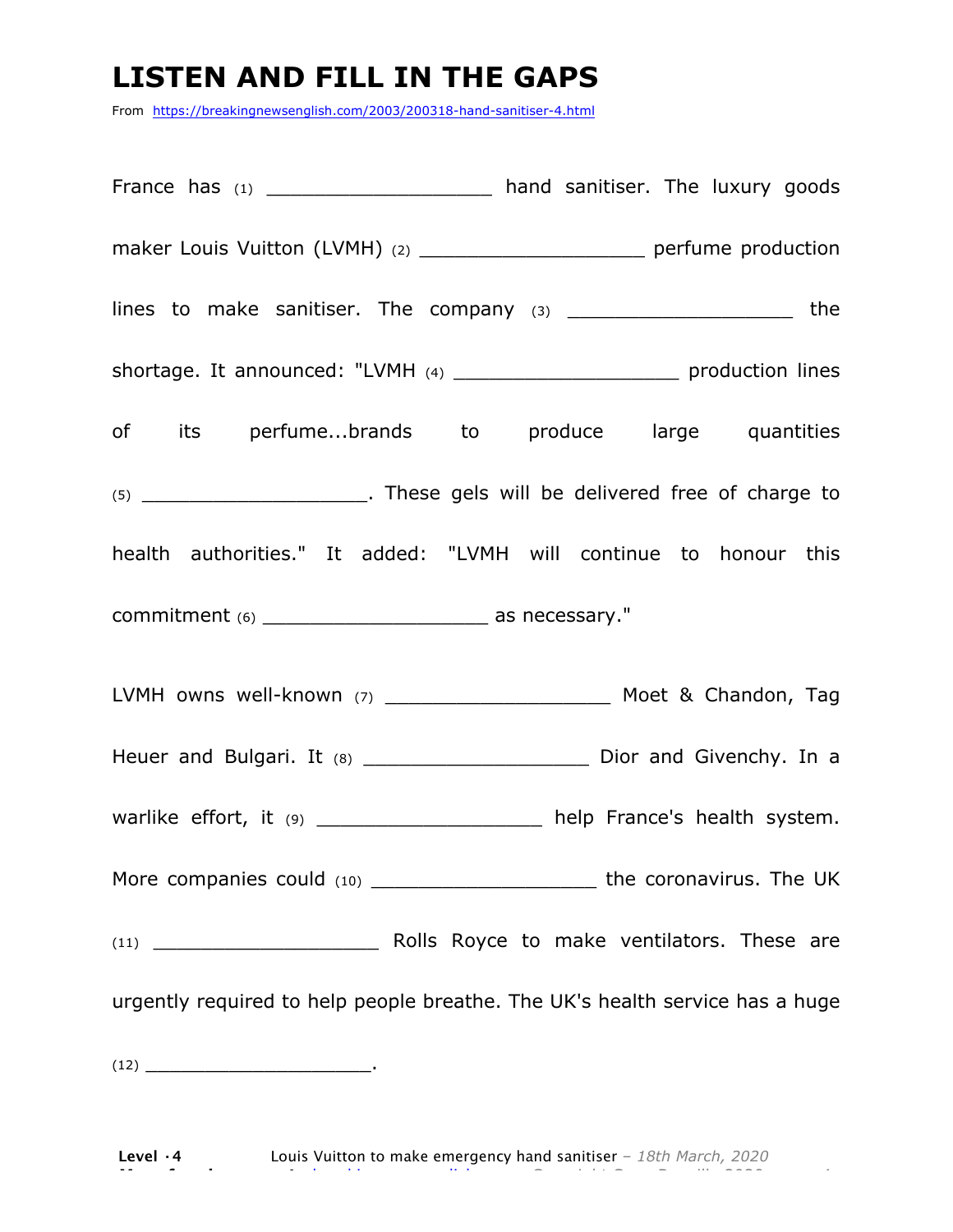# **PUT A SLASH ( / )WHERE THE SPACES ARE**

From https://breakingnewsenglish.com/2003/200318-hand-sanitiser-4.html

Francehasashortageofhandsanitiser.TheluxurygoodsmakerLouisVu itton(LVMH)isusingitsperfumeproductionlinestomakesanitiser.Thec ompanywantstotackletheshortage.Itannounced:"LVMHwillusethep roductionlinesofitsperfume...brandstoproducelargequantitiesofalco holicgels.Thesegelswillbedeliveredfreeofchargetohealthauthorities. "Itadded:"LVMHwillcontinuetohonourthiscommitmentforaslongasn ecessary."LVMHownswell-knownbrandssuchasMoet&Chandon,Tag HeuerandBulgari.ItmakesperfumeforDiorandGivenchy.Inawarlikee ffort,itwillchangeproductiontohelpFrance'shealthsystem.Morecomp aniescouldhelpfightagainstthecoronavirus.TheUKhasaskedcarmake rRollsRoycetomakeventilators.Theseareurgentlyrequiredtohelppeo plebreathe.TheUK'shealthservicehasahugeshortageofthem.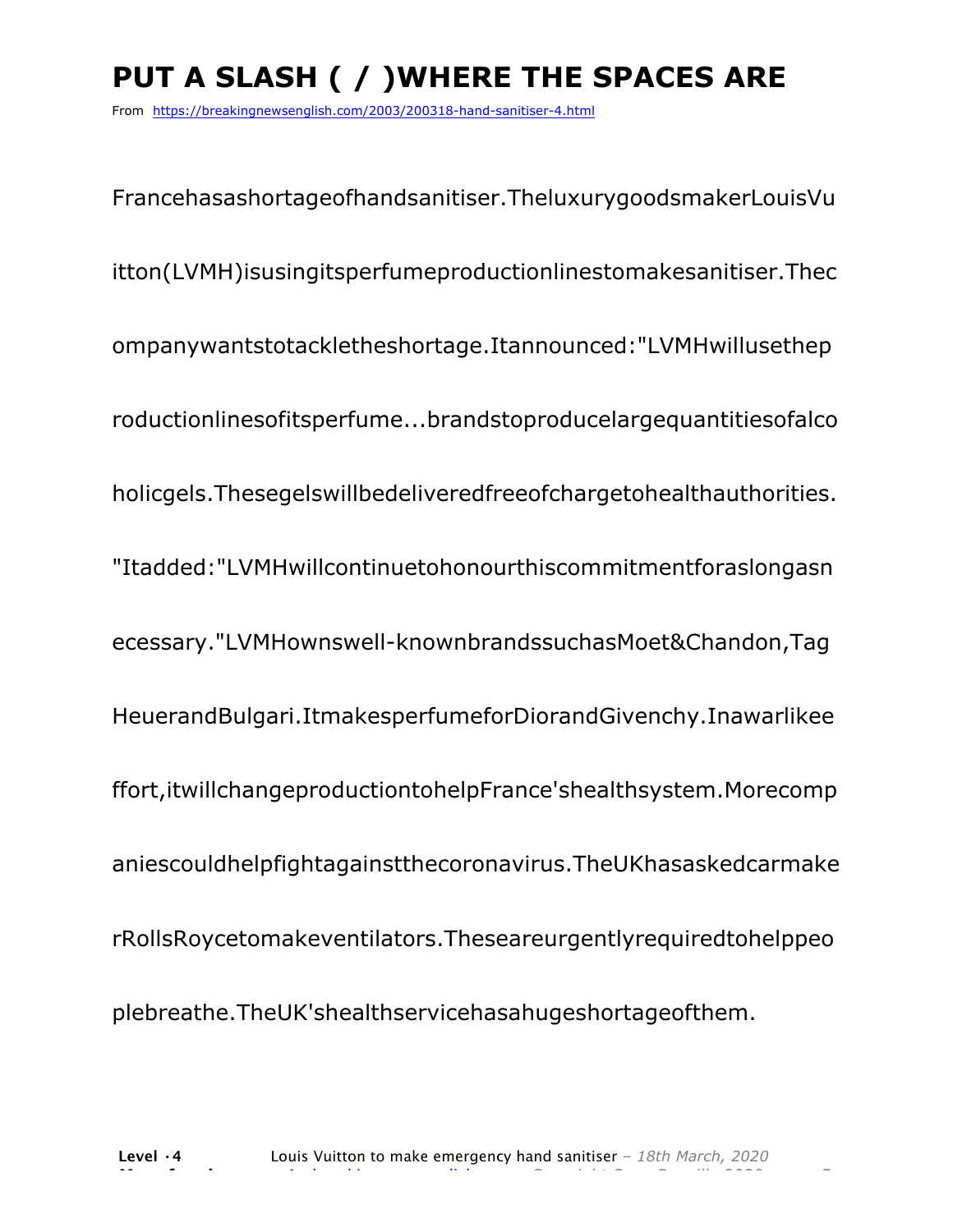# **HAND SANITISER SURVEY**

From https://breakingnewsenglish.com/2003/200318-hand-sanitiser-4.html

Write five GOOD questions about hand sanitiser in the table. Do this in pairs. Each student must write the questions on his / her own paper.

When you have finished, interview other students. Write down their answers.

|      | STUDENT 1 | STUDENT 2 | STUDENT 3 |
|------|-----------|-----------|-----------|
| Q.1. |           |           |           |
| Q.2. |           |           |           |
| Q.3. |           |           |           |
| Q.4. |           |           |           |
| Q.5. |           |           |           |

- Now return to your original partner and share and talk about what you found out. Change partners often.
- Make mini-presentations to other groups on your findings.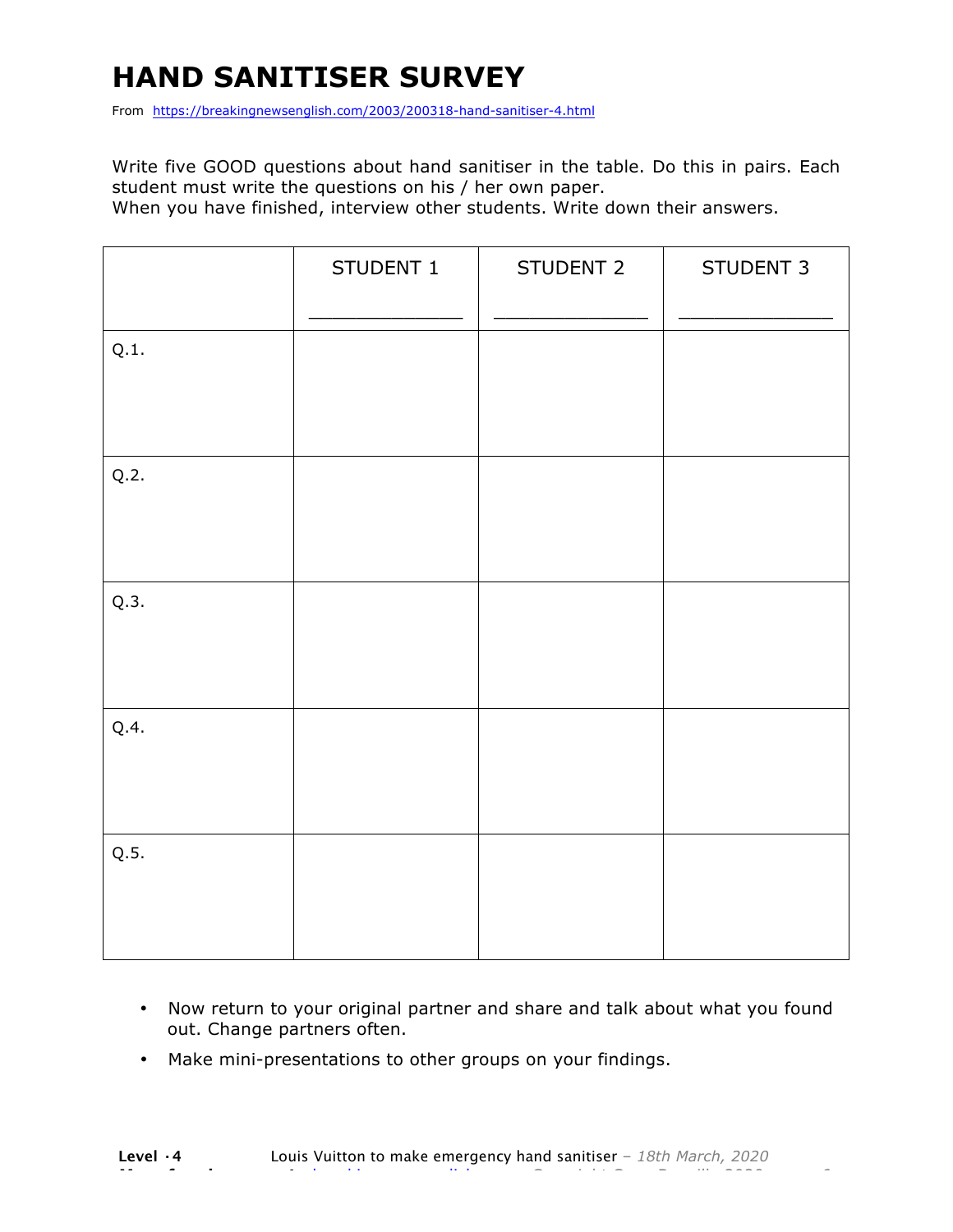### **WRITE QUESTIONS & ASK YOUR PARTNER(S)**

Student A: Do not show these to your speaking partner(s).

*Louis Vuitton to make emergency hand sanitiser – 18th March, 2020* More free lessons at breakingnewsenglish.com

### **WRITE QUESTIONS & ASK YOUR PARTNER(S)**

-----------------------------------------------------------------------------

Student B: Do not show these to your speaking partner(s).

| a)            |  |  |
|---------------|--|--|
| b)            |  |  |
| $\mathsf{c})$ |  |  |
| d)            |  |  |
| e)            |  |  |
| f)            |  |  |
|               |  |  |